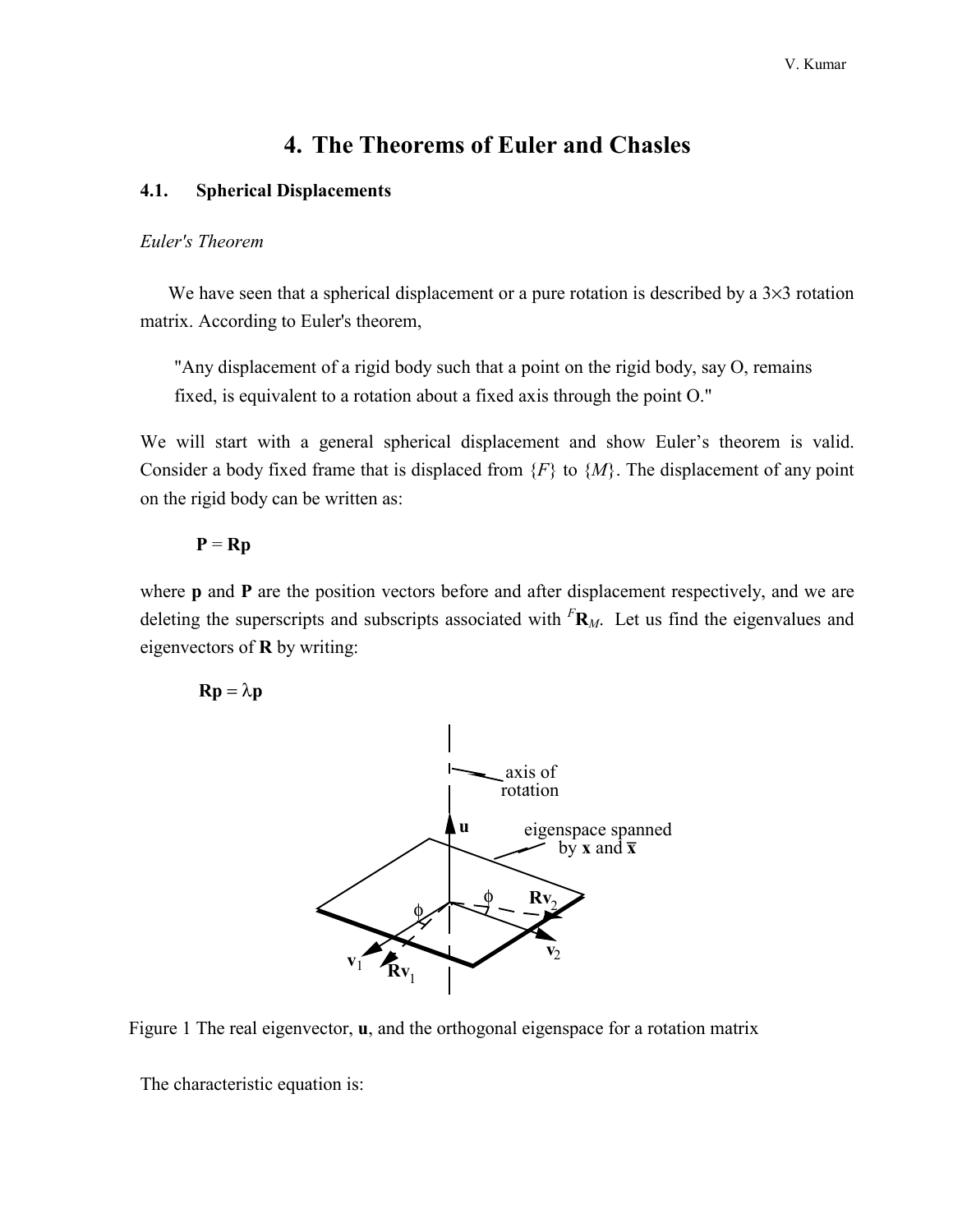$$
|\mathbf{R} - \lambda \mathbf{I}| = 0
$$

If the elements of  **are denoted by**  $R_{ij}$ **, the above equation can be written as:** 

$$
- \lambda^3 + \lambda^2 (R_{11} + R_{22} + R_{33})
$$
  
- \lambda [(R<sub>22</sub>R<sub>33</sub> - R<sub>32</sub>R<sub>23</sub>) + (R<sub>11</sub>R<sub>33</sub> - R<sub>31</sub>R<sub>13</sub>) + (R<sub>11</sub>R<sub>22</sub> - R<sub>12</sub>R<sub>21</sub>)] + |R| = 0

Because **R** is a rotation matrix,  $|\mathbf{R}| = 1$ . Also, because  $\mathbf{R}^{-1} = \mathbf{R}^{T}$ ,

$$
R_{11} = R_{22}R_{33} - R_{23}R_{32}
$$
  
\n
$$
R_{22} = R_{11}R_{33} - R_{13}R_{31}
$$
  
\n
$$
R_{33} = R_{11}R_{22} - R_{21}R_{12}
$$

This simplifies the characteristic equation:

$$
-\lambda^3 + \lambda^2 (R_{11} + R_{22} + R_{33}) - \lambda (R_{11} + R_{22} + R_{33}) + 1 = 0
$$

Factoring the left hand side, we get:

$$
(\lambda - 1)(\lambda^2 - \lambda(R_{11} + R_{22} + R_{33}) + 1) = 0
$$

We see that  $\lambda = 1$  is an eigenvalue of **R**. In other words, there exists a real vector, **u**, such that all points on the line,  $p = \alpha u$  remain fixed (invariant) under the transformation **R**. Thus **R** is a rotation that leaves this line or axis fixed.

Define  $\phi$  so that

$$
\cos \phi = \frac{1}{2} \left( \left( R_{11} + R_{22} + R_{33} \right) - 1 \right) \tag{1}
$$

Then the remaining eigenvalues are:

 $\lambda = e^{i\phi} = \cos\phi + i\sin\phi$ ,  $\lambda = e^{-i\phi} = \cos\phi - i\sin\phi$ 

Thus the eigenvalues and eigenvectors are:

$$
\lambda_1 = e^{i\phi}, \mathbf{p}_1 = \mathbf{x}, \text{ say}
$$
  
\n
$$
\lambda_2 = e^{-i\phi}, \mathbf{p}_2 = \overline{\mathbf{x}}
$$
  
\n
$$
\lambda_3 = 1, \mathbf{p}_3 = \mathbf{u}
$$
 (2)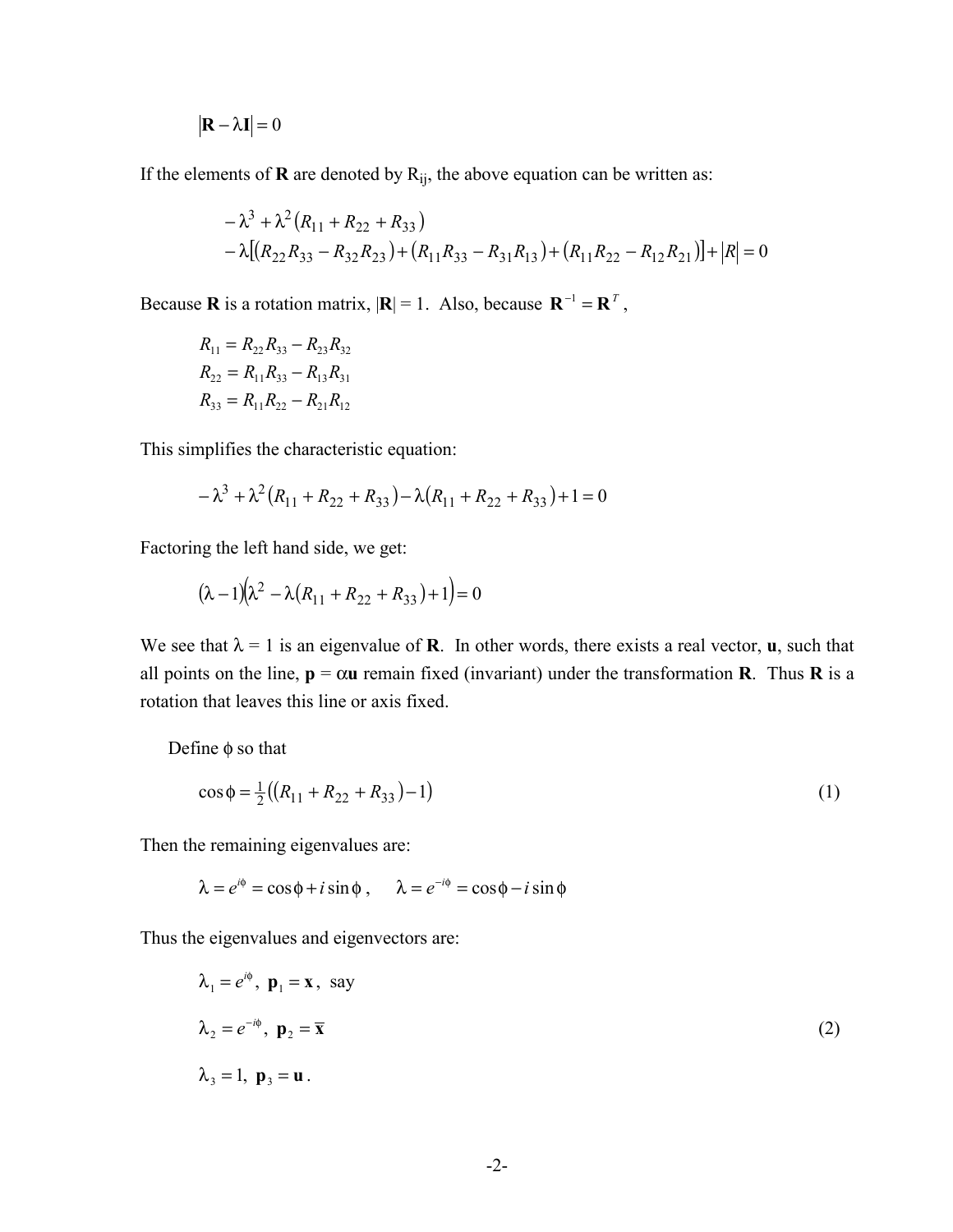where  $\bar{x}$  is the complex conjugate of  $\bar{x}$ .

Since **R** is orthogonal, **x** and  $\bar{x}$  are perpendicular to **u** and span the plane perpendicular to the axis of rotation. A real basis for this plane can be constructed using the vectors:

$$
\mathbf{v}_1 = \frac{1}{2} (\mathbf{x} + \overline{\mathbf{x}}), \qquad \mathbf{v}_2 = \frac{i}{2} (\mathbf{x} - \overline{\mathbf{x}})
$$
(3)  

$$
\mathbf{R} \mathbf{v}_1 = \frac{1}{2} (\lambda_1 \mathbf{x} + \lambda_2 \overline{\mathbf{x}}) \qquad \mathbf{R} \mathbf{v}_2 = \frac{i}{2} (\lambda_1 \mathbf{x} - \lambda_2 \overline{\mathbf{x}})
$$

$$
= \frac{1}{2} (e^{i\phi} \mathbf{x} + e^{-i\phi} \overline{\mathbf{x}}) \qquad = \frac{i}{2} (e^{i\phi} \mathbf{x} - e^{-i\phi} \overline{\mathbf{x}})
$$

$$
= \mathbf{v}_1 \cos \phi + \mathbf{v}_2 \sin \phi \qquad = -\mathbf{v}_1 \sin \phi + \mathbf{v}_2 \cos \phi
$$
(3)

As shown in [Figure 1,](#page-0-0) the effect of the transformation, **R**, is to rotate vectors in the plane spanned by **v**1 and **v**2 through an angle φ about **u**, while vectors along **u** are invariant. Thus the transformation **R** rotates the rigid body about **u** through an angle φ. This proves Euler's theorem.

 There is a *canonical representation* of any rotation matrix which allows us to view it as a rotation through an angle  $\phi$  about the *z* axis<sup>1</sup>. If we consider the triad of orthonormal vectors,  ${\bf v}_1, {\bf v}_2, {\bf u}$ , we can easily show that **R** can be written in the form:

$$
\mathbf{R} = \mathbf{Q}\mathbf{\Lambda}\mathbf{Q}^T \tag{4}
$$

where,

 $\overline{a}$ 

$$
\mathbf{Q} = \begin{bmatrix} \mathbf{v}_1 & \mathbf{v}_2 & \mathbf{u} \end{bmatrix} \text{ and } \mathbf{\Lambda} = \begin{bmatrix} \cos \phi & -\sin \phi & 0 \\ \sin \phi & \cos \phi & 0 \\ 0 & 0 & 1 \end{bmatrix}
$$

This is essentially a similarity transformation. If we view the rotation from a new frame, {*F'*}, whose orientation is given by the coordinate transformation,  $^F\mathbf{R}_F = \mathbf{Q}$ , it is clear that in this new frame, the displacement is a rotation about the *z* axis through an angle φ.

<sup>&</sup>lt;sup>1</sup> Note that we could also have chosen to construct our canonical representation of a rotation by viewing it as a rotation about the *x* or the *y* axis.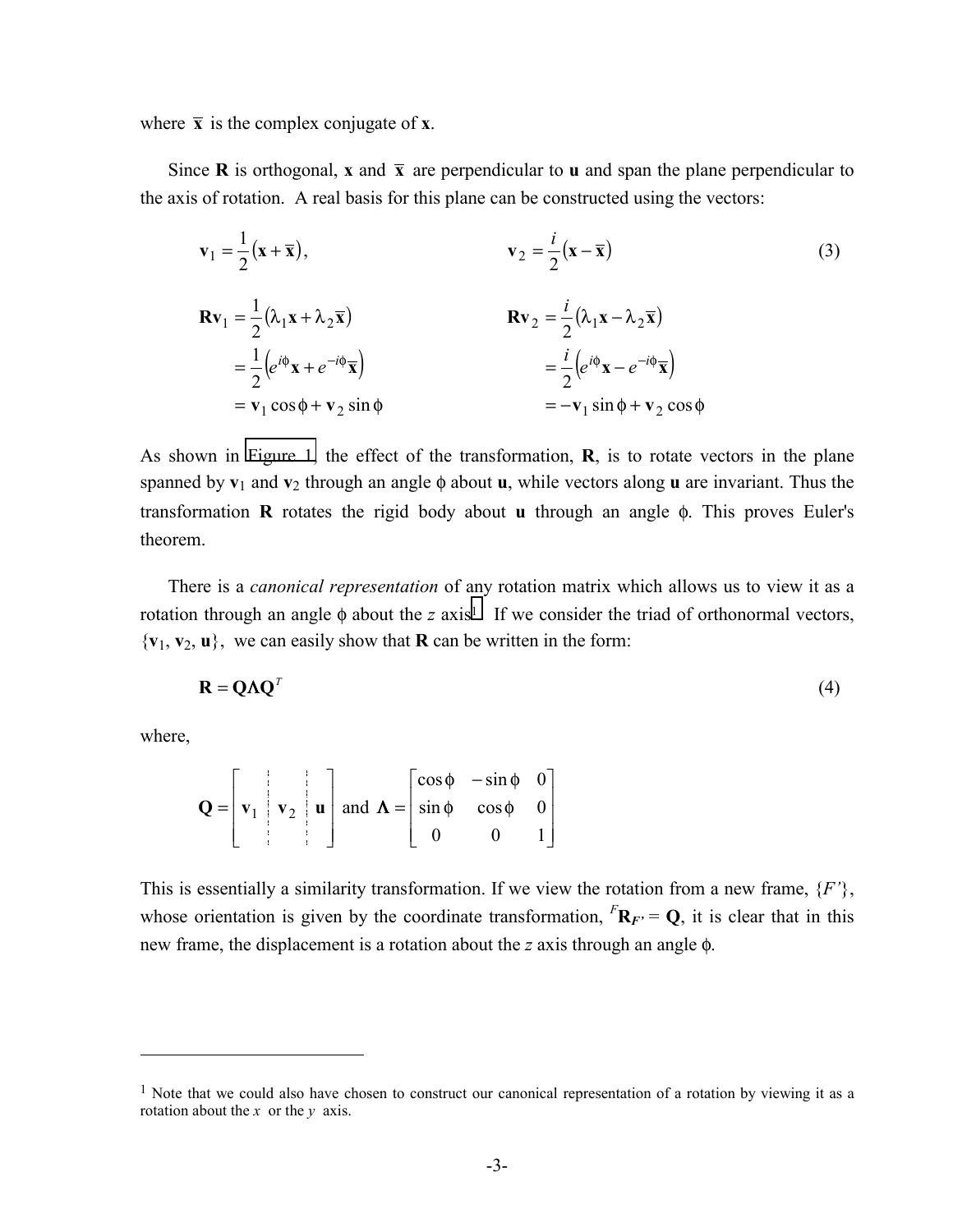#### **4.2. Representations for finite rotations**

 We have seen that any rotation or spherical displacement can be described by a rotation matrix. However, because the rotation matrix is orthogonal, its nine elements are not independent of each other. Specifically, they satisfy six independent equations:

 $R_{11}^2 + R_{12}^2 + R$  $R_{21}^2 + R_{22}^2 + R_{12}^2$  $R_{31}^2 + R_{32}^2 + R_1^2$  $R_{11}R_{12} + R_{21}R_{22} + R_{31}R_{32} = 0$  $R_{11}R_{13} + R_{21}R_{23} + R_{31}R_{33} = 0$  $R_{13}R_{12} + R_{23}R_{22} + R_{33}R_{32} = 0$ 2 12 2 13  $+ R_{12}^2 + R_{13}^2 = 1$ 2 22 2 23  $+ R_{22}^2 + R_{23}^2 = 1$ 2 32 2 33  $+ R_{32}^2 + R_{33}^2 = 1$ 

Therefore there are only three independent parameters that completely describe a given rotation and the rotation matrix is a very redundant representation. In order to develop more compact representations, we pursue two types of representations. The first relies on decomposing a given rotation into three finite successive rotations and these three rotation angles, called Euler angles, completely describe the given rotation. The second is derived from the results of the previous section and explicitly identifies the axis of rotation and the angle of rotation. The Euler angles are defined in standard kinematics and dynamics texts and are not discussed here. Instead, we discuss axis-angle representations in some detail. In this section we define Euler parameters which provide another compact representation of the axis and angle of rotation. We also develop a simple result that allow us to obtain the rotation matrix from the axis and angle of rotation.

#### *The axis-angle representation*

 Consider the rotation of a rigid body about **u** through an angle φ as shown in [Figure 2.](#page-4-0) Consider the triangle QMN in the figure. We can write:

 $P-p = a_1 + a_2$ 

or,

 $\mathbf{R} \mathbf{p} = \mathbf{p} + \mathbf{a}_1 + \mathbf{a}_2$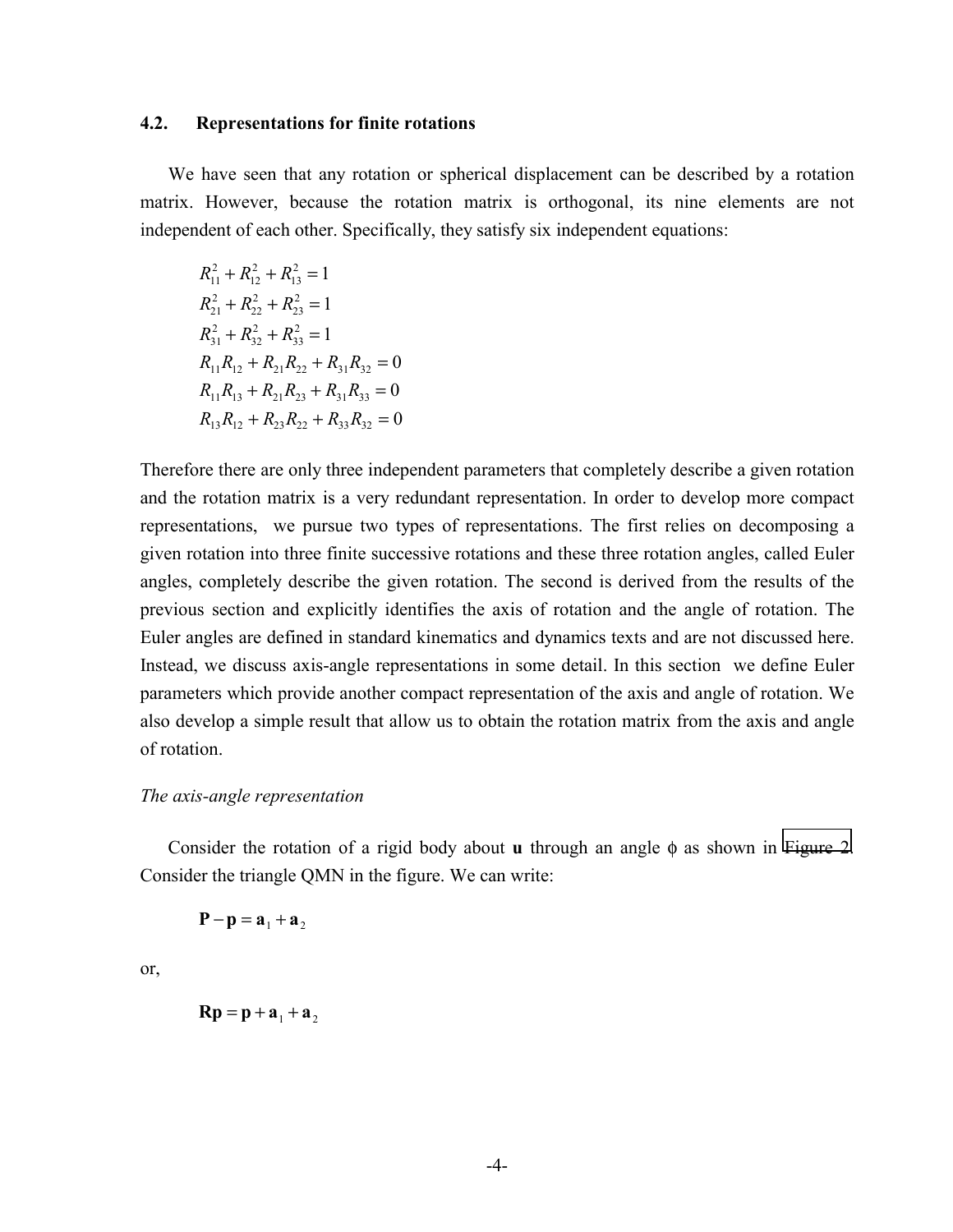<span id="page-4-0"></span>

Figure 2 Rotation of **p** about **u** through φ. The vector **P** is related to **p** by the rotation matrix,  $P=R$  **p**. Since the tail of **P** and **p** are coincident at *O*, we can draw a cone whose apex is *O* such that both vectors are generators of the cone emanating from *O*.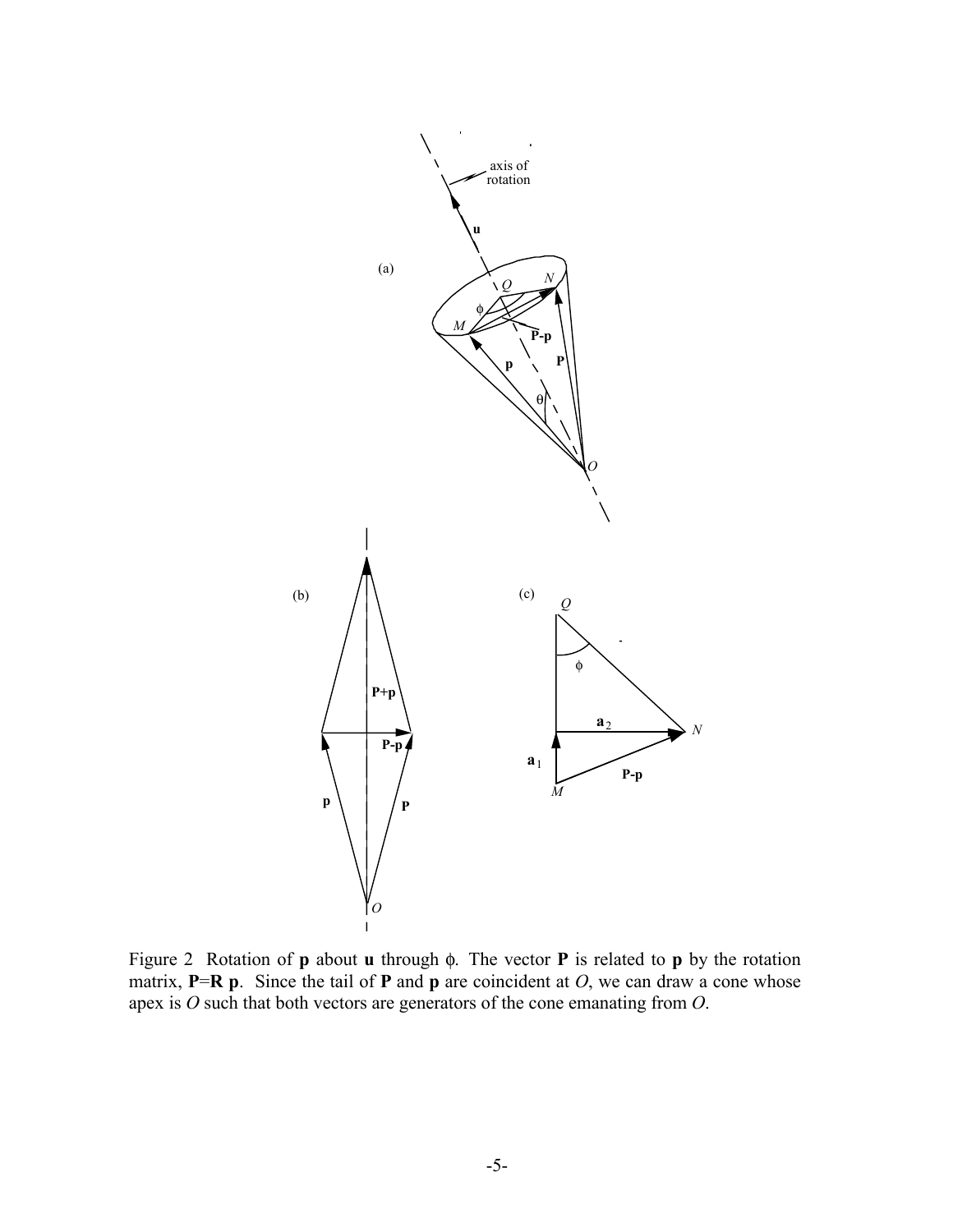From the geometry,

$$
QN = QM = |\mathbf{p}|\sin\theta = |\mathbf{u} \times \mathbf{p}|
$$

$$
|\mathbf{a}_2| = QN\sin\phi = |\mathbf{u} \times \mathbf{p}|\sin\phi
$$

Since  $\mathbf{a}_2$  is perpendicular to **u** and **p**,  $\mathbf{a}_2 = (\mathbf{u} \times \mathbf{p}) \sin \phi$ .

The length QM can also be expressed as  $QM = |\mathbf{p} - (\mathbf{p} \cdot \mathbf{u})\mathbf{u}|$ . Therefore,

$$
\mathbf{a}_1 = [\mathbf{p}-(\mathbf{p}.\mathbf{u}) \mathbf{u}] (1-\cos \phi).
$$

Substituting  $\mathbf{a}_1$  and  $\mathbf{a}_2$  yields

$$
\mathbf{R} \quad \mathbf{p} = \mathbf{p} + \mathbf{a}_1 + \mathbf{a}_2
$$
\n
$$
= \mathbf{p} + [\mathbf{p} - (\mathbf{p} \cdot \mathbf{u}) \mathbf{u}] (1 - \cos \phi) + (\mathbf{u} \times \mathbf{p}) \sin \phi.
$$
\nIf we let  $\hat{\mathbf{u}} = \begin{bmatrix} 0 & -u_3 & u_2 \\ u_3 & 0 & -u_1 \\ -u_2 & u_1 & 0 \end{bmatrix}$ , this equation yields:\n
$$
\mathbf{R} = \mathbf{I} \cos \phi + \mathbf{u} \mathbf{u}^T (1 - \cos \phi) + \hat{\mathbf{u}} \sin \phi
$$
\n(5)

This is called the *Rodrigues' formula*, a result that should actually be attributed to Euler, Lexell, and Rodrigues. It describes the rotation matrix in terms of the angle and axis of the rotation.

 To obtain the angle, φ, and axis of rotation, **u**, from the rotation matrix, we can easily derive the following formulas:

$$
\cos \phi = 0.5 \times (\text{Trace}(\mathbf{R}) - 1) \tag{6}
$$

$$
\hat{\mathbf{u}} = \frac{1}{2\sin\phi} \left( \mathbf{R} - \mathbf{R}^T \right)
$$
 (7)

There are many solutions for the angle of rotation because the inverse cosine function is multivalued. If we find  $\phi$  from (6) restricting the range of the inverse cosine function to the interval  $[0,\pi]$ , we can find the axis of rotation from (7) provided  $\phi$  is not either 0 or  $\pi$ . If  $\mathbf{R} = \mathbf{I}$ ,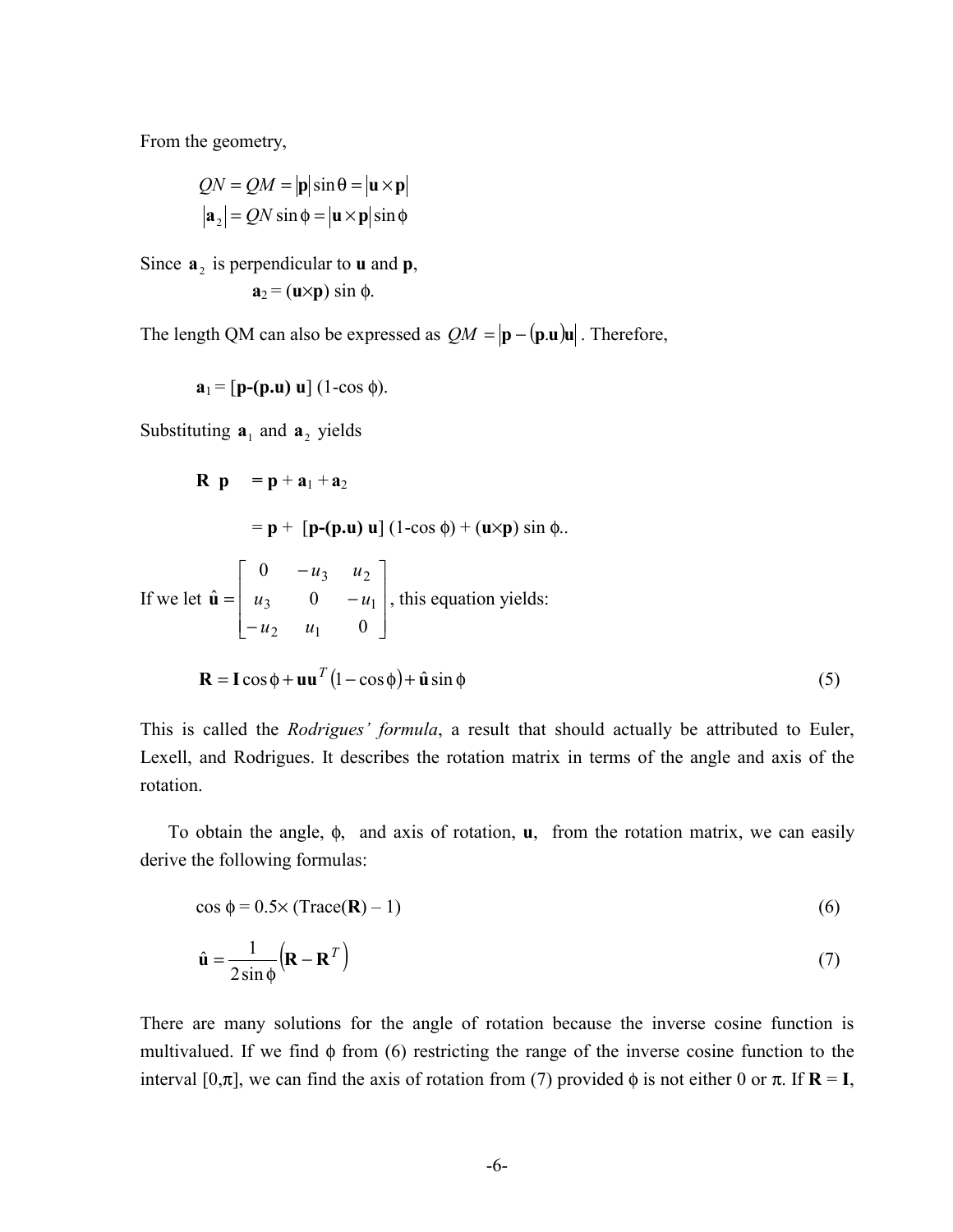$\phi$ =0 and the axis of rotation is not well defined. If the trace of the rotation matrix is -1,  $\phi = \pi$ , and from the Euler-Lexell formula:

$$
\mathbf{R} = 2\mathbf{u}\mathbf{u}^T - \mathbf{I}
$$

from which **u** can be solved.

 For every rotation of angle φ about the axis **u**, we can also obtain an equivalent axis-angle representation with a rotation -φ about the axis -**u**. Also for every solution (**u**, φ), we have other solutions ( $\mathbf{u}, \phi \neq 2k\pi$ ) for all integer values of *k*.

#### *Euler parameters*

We now turn to a representation based on half the rotation angle and the axis of rotation. Define the four *Euler parameters*:

$$
c_0 = \cos\frac{\phi}{2}, \ c_1 = u_x \sin\frac{\phi}{2}, \ c_2 = u_y \sin\frac{\phi}{2}, \ c_3 = u_z \sin\frac{\phi}{2}
$$
 (8)

Note  $c_0^2 + c_1^2 + c_2^2 + c_1^2$ 1 2 2 2  $+ c_1^2 + c_2^2 + c_3^2 = 1$ . This is the equation of a unit sphere (or hypersphere) in *R<sup>4</sup>*, also called the projective three sphere. Any point on this sphere corresponds to a unique axis and angle of rotation and therefore a unique rotation matrix. However, there are two points (diametrically opposite) on the sphere that give the same axis and angle. **c** and -**c** denote the same rotation. For example, a rotation of  $90^\circ$  degrees about the x-axis yields

$$
\mathbf{c} = \left(\frac{1}{\sqrt{2}}, \frac{1}{\sqrt{2}}, 0, 0\right)^T
$$

and a rotation of  $-270^\circ$  about the same axis yields

$$
\mathbf{c} = \left(\frac{-1}{\sqrt{2}}, \frac{-1}{\sqrt{2}}, 0, 0\right)^T
$$

although they are really the same rotation.

If **c** is partitioned as follows:

$$
\mathbf{c} = \begin{bmatrix} c_0 \\ c_1 \\ c_2 \\ c_3 \end{bmatrix} = \begin{bmatrix} c_0 \\ \mathbf{d} \\ \mathbf{d} \end{bmatrix}
$$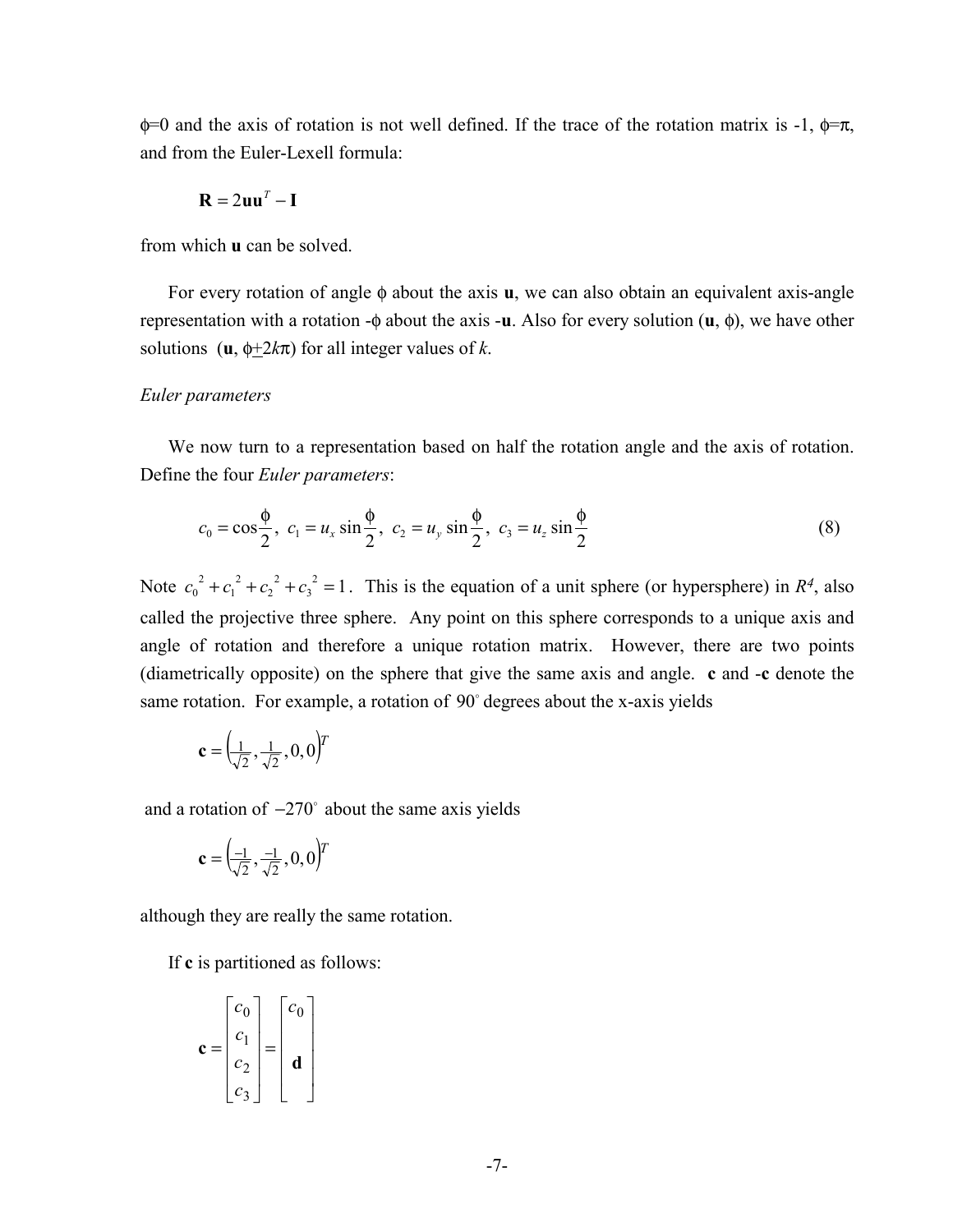it can be easily seen that Rodrigues formula can be written as:

$$
\mathbf{R} = \mathbf{I}(2c_0^2 - 1) + 2\mathbf{d}\mathbf{d}^T + 2c_0\hat{\mathbf{d}} \tag{9}
$$

This is the rotation matrix expressed in terms of Euler parameters.

#### **4.3. Spatial displacements and transformations**

## *Chasles' Theorem*

 One of the most fundamental results in spatial kinematics is a theorem that is usually attributed to Chasles (1830), although Mozzi and Cauchy are credited with earlier results that are similar. The theorem states:

 "The most general rigid body displacement can be produced by a translation along a line followed (or preceded) by a rotation about that line."

Because this displacement is reminiscent of the displacement of a screw, it is called a screw displacement, and the line or axis is called the screw axis. We prove this theorem for the planar case and then for the spatial case.

 For a planar displacement, one can find a fixed point of the displacement. This is a point that is left unchanged by the displacement. Consider a general  $3\times3$  homogeneous transfer matrix:

$$
\mathbf{A} = \begin{bmatrix} \mathbf{R}_{2 \times 2} & \mathbf{0}_{1 \times 2} \\ \mathbf{0}_{2 \times 1} & 1 \end{bmatrix}, \quad \mathbf{R} = \begin{bmatrix} \cos \theta & -\sin \theta \\ \sin \theta & \cos \theta \end{bmatrix}, \mathbf{d} = \begin{bmatrix} d_x \\ d_y \end{bmatrix}.
$$

If **R** is not the identity matrix, there is one fixed point on the rigid body for any displacement (in contrast to spatial displacements) called the *pole* (or the instantaneous center) of the displacement. If **c** is the position vector of the pole,

#### $c = Re + d$

which allows us to find the pole:

$$
\mathbf{c} = (\mathbf{I} - \mathbf{R})^{-1} \mathbf{d} \tag{10}
$$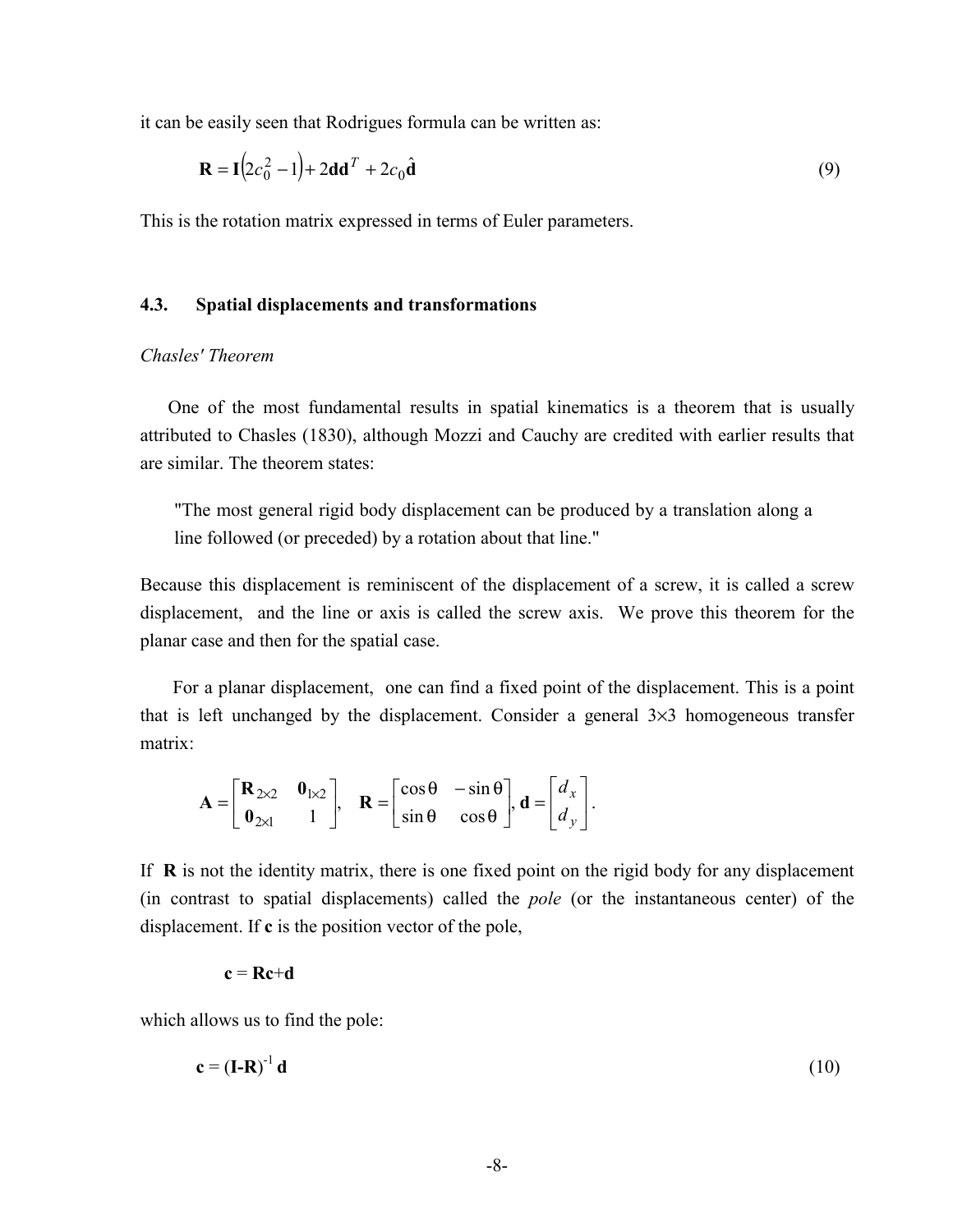This point corresponds to the eigenvector of the matrix **A** for a unit eigenvalue.

 Thus any planar displacement can be considered as either a pure rotation about a point called the pole (if (**R-I**) is not singular) or a pure translation in the direction given by **d** (if **R**=**I**). Since pure rotations and pure translations are special cases of a screw motion, Chasles theorem is proved for the planar case.

 If we consider a general 4×4 homogeneous transfer matrix, **A**, it has four eigenvalues two of which are equal to 1. (The other two are complex conjugate with a magnitude of 1). However there are no real eigenvectors corresponding to  $\lambda=1$ . This implies that a general displacement has no fixed points.

 To prove Chasles' theorem for spatial displacements, consider the following similarity transformation of the matrix **A**:

$$
\mathbf{\Lambda} = \begin{bmatrix} \mathbf{Q}^T & -\mathbf{Q}^T \mathbf{c} \\ 0 & 1 \end{bmatrix} \begin{bmatrix} \mathbf{R} & \mathbf{d} \\ 0 & 1 \end{bmatrix} \begin{bmatrix} \mathbf{Q} & \mathbf{c} \\ 0 & 1 \end{bmatrix}
$$

$$
= \begin{bmatrix} \mathbf{Q}^T \mathbf{RQ} & \mathbf{Q}^T \mathbf{Rc} - \mathbf{Q}^T \mathbf{c} + \mathbf{Q}^T \mathbf{d} \\ 0 & 1 \end{bmatrix}
$$

Now choose **Q** as we did for the canonical representation of the rotation matrix in Equation (4) so that it consists of the eigenvectors of **R**:

$$
\mathbf{Q} = \left[ \mathbf{v}_1 \quad \mathbf{v}_2 \quad \mathbf{u} \right] \tag{11}
$$

The 3×3 orthogonal matrix part of  $\Lambda$  reduces to the rotation matrix corresponding to a rotation about the *z* axis:

$$
\mathbf{QR}^T \mathbf{Q} = \begin{bmatrix} \cos \phi & -\sin \phi & 0 \\ \sin \phi & \cos \phi & 0 \\ 0 & 0 & 1 \end{bmatrix}
$$

If we define  $\mathbf{d} = \mathbf{Q}^T \mathbf{d}$ , the 3×1 translation vector in  $\Lambda$  can be simplified as follows: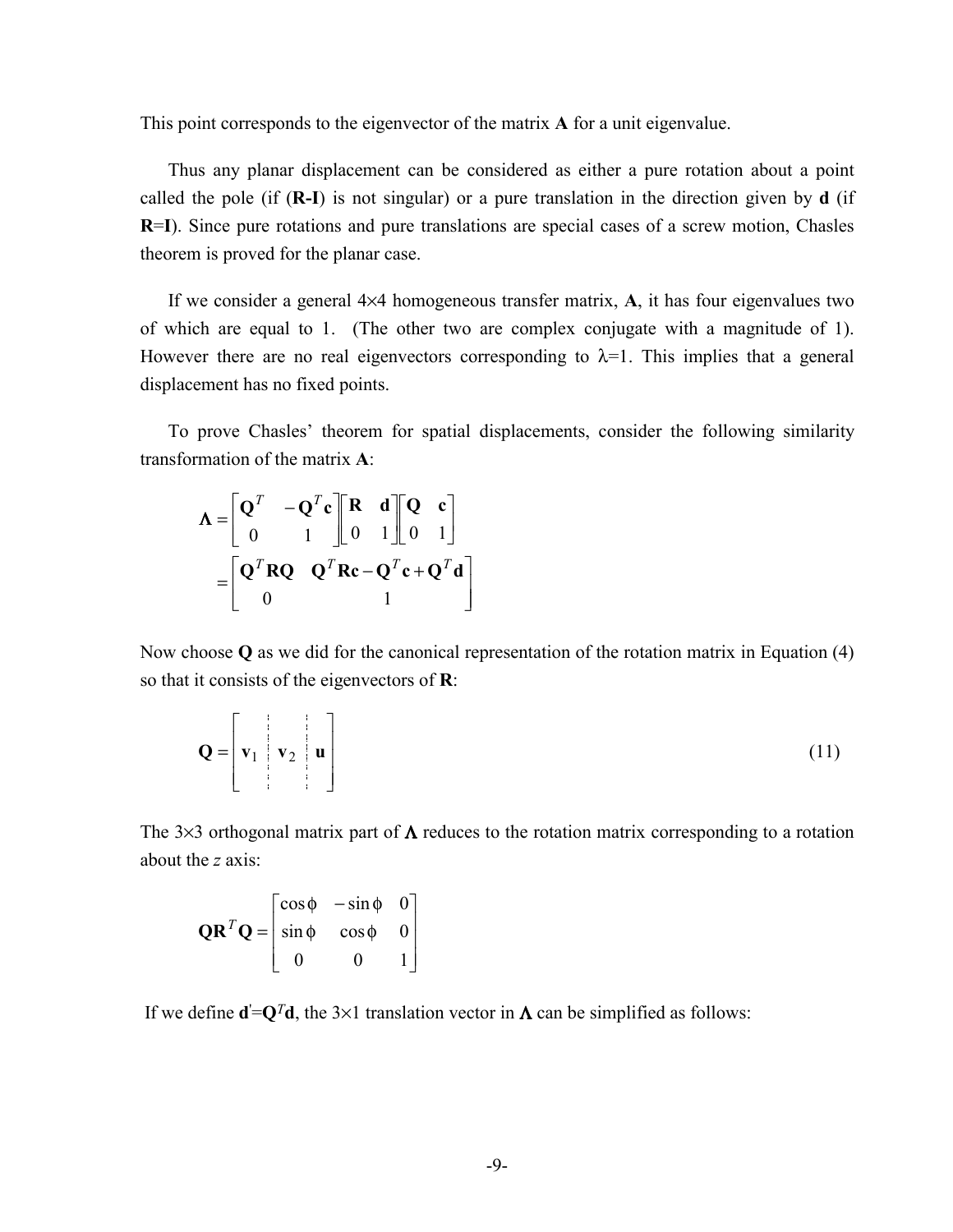$$
\mathbf{Q}^T \mathbf{R} \mathbf{c} - \mathbf{Q}^T \mathbf{c} + \mathbf{Q}^T \mathbf{d} = \left( \mathbf{Q}^T \mathbf{R} \mathbf{Q} - \mathbf{I} \right) \mathbf{Q}^T \mathbf{c} + \mathbf{Q}^T \mathbf{d}
$$
  
= 
$$
\begin{bmatrix} \cos \phi - 1 & -\sin \phi & 0 \\ \sin \phi & \cos \phi - 1 & 0 \\ 0 & 0 & 0 \end{bmatrix} \begin{bmatrix} c'_x \\ c'_y \\ c'_z \end{bmatrix} + \begin{bmatrix} d'_x \\ d'_y \\ d'_z \end{bmatrix}
$$

where  $c' = Q^T c$  and  $d' = Q^T d$ . If the top 2×2 submatrix of  $(Q^T R Q - I)$  is nonsingular, we can always find **c**' such that

$$
\begin{bmatrix}\n\cos \phi - 1 & -\sin \phi \\
\sin \phi & \cos \phi - 1\n\end{bmatrix}\n\begin{bmatrix}\nc'_x \\
c'_y\n\end{bmatrix} =\n\begin{bmatrix}\nd'_x \\
d'_y\n\end{bmatrix}
$$
\n(12)

In other words, we can always solve the first two equations of

$$
(\mathbf{Q}^T \mathbf{R} \mathbf{Q} \mathbf{I}) \mathbf{c} = \mathbf{d}'
$$

for the first two components of **c**' as we did in Equation (10) and let the third component be zero. In this case,  $\Lambda$  has the form:

$$
\mathbf{\Lambda} = \begin{bmatrix} \cos \phi & -\sin \phi & 0 & 0 \\ \sin \phi & \cos \phi & 0 & 0 \\ 0 & 0 & 1 & k \\ 0 & 0 & 0 & 1 \end{bmatrix}
$$
 (13)

where *k* is given by the third component of the vector  $Q<sup>T</sup>d$ . In this case, the displacement can be described by a rotation about the *z* axis through an angle φ and a concurrent translation along the *z* axis through a distance *k*. This is a screw displacement and proves Chasles' theorem for a general displacement.

If the top 2×2 submatrix of  $(Q^T R Q - I)$  is singular, then  $Q^T R Q = I$ . In this special case,  $\Lambda$  is a pure translation given by the vector **d**. This is a special case of the screw displacement. Thus we have proved Chasles' theorem for this special case as well.

 The geometric interpretation is shown in [Figure 3.](#page-11-0) We are interested in the displacement that takes frame  ${G_1}$  into frame  ${G_2}$ . The matrix

$$
^{G_1}\mathbf{A}_{E_1} = \begin{bmatrix} \mathbf{Q} & \mathbf{c} \\ 0 & 1 \end{bmatrix}
$$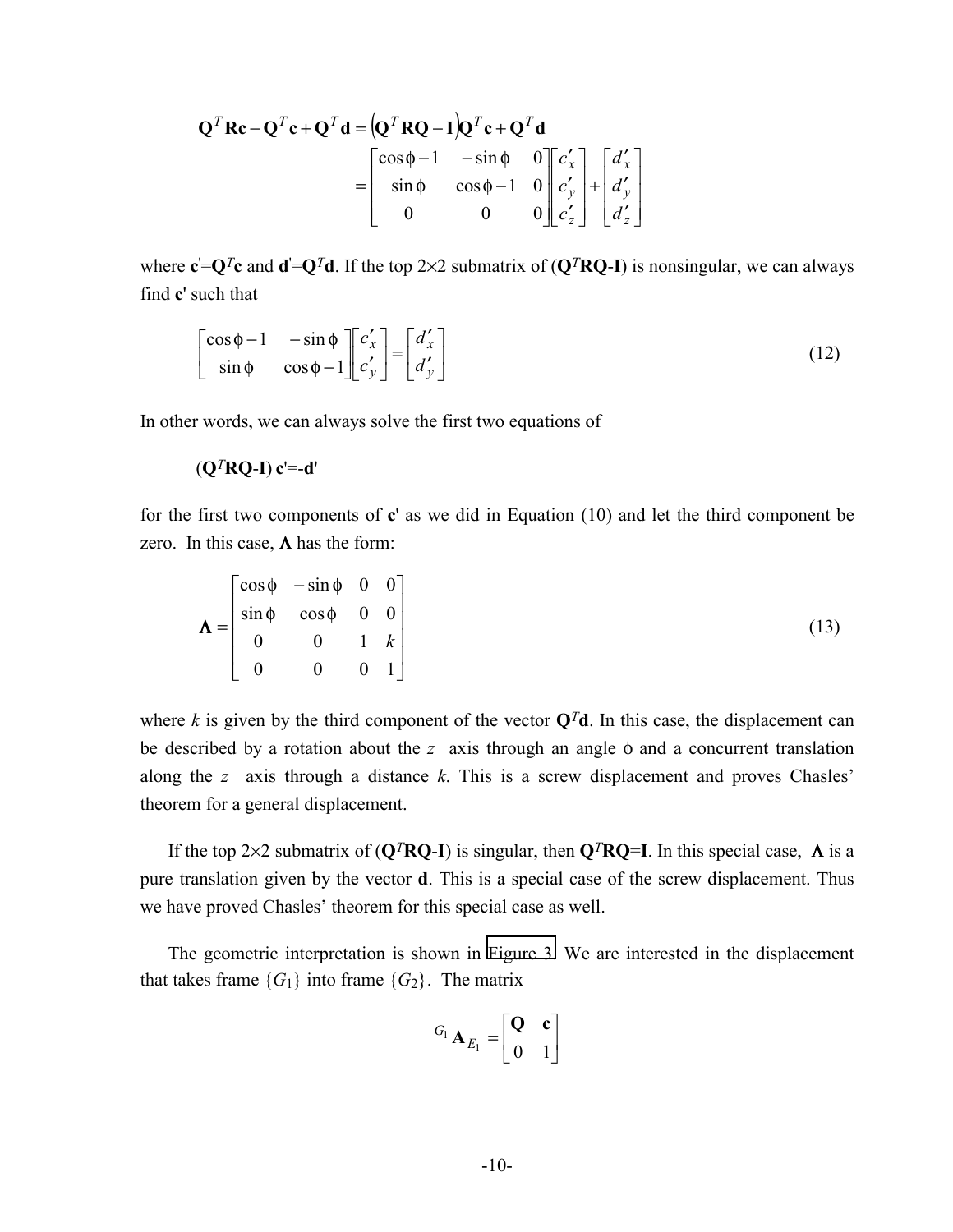represents the coordinate transformation from  ${E_1}$  to  ${G_1}$ . In the reference frame  ${E_1}$ , the displacement is a pure rotation about the *z* axis through an angle φ, acommpanied by a concurrent translation along the same axis of *k*=*h*φ. Thus,

$$
E_1 \mathbf{A}_{E_2} = \mathbf{\Lambda} = \begin{bmatrix} \cos \phi & -\sin \phi & 0 & 0 \\ \sin \phi & \cos \phi & 0 & 0 \\ 0 & 0 & 1 & k \\ 0 & 0 & 0 & 1 \end{bmatrix}.
$$

A straightforward similarity transformation confirms:

$$
{}^{G_1} \mathbf{A}_{G_2} = {}^{G_1} \mathbf{A}_{E_1} {}^{E_1} \mathbf{A}_{E_2} {}^{E_2} \mathbf{A}_{G_2}
$$
  
=  ${}^{G_1} \mathbf{A}_{E_1} \mathbf{\Lambda} \left[ {}^{G_1} \mathbf{A}_{E_1} \right]^{-1}$  (14)

#### *Determination of the screw axis from the homogeneous transformation matrix*

 Given the rotation matrix, **R**, we can find **u**, a unit vector along the screw axis, and φ, the angle of rotation about the screw axis from Equations (6-7). In order to completely specify the screw displacement, we want to find at the position vector of at least one point on the screw axis and the translation of a point on the rigid body along the screw axis.

 We proceed according to the development in the previous subsection. First, find an appropriate proper orthogonal matrix **Q** such that its third column is **u**. One may choose **Q** to be the matrix defined in Equation (11) but this requires the computation of the eigenvectors of **R** and is unnecessary. If we let  $\mathbf{d}_p$  denote the projection of the vector **d** on a plane perpendicular to **u**,

$$
\mathbf{d}_p = \mathbf{d} - (\mathbf{d} \cdot \mathbf{u}) \mathbf{u} \tag{15}
$$

then we can choose

$$
\mathbf{Q} = \begin{bmatrix} \mathbf{v} & \mathbf{w} & \mathbf{u} \\ \mathbf{v} & \mathbf{v} & \mathbf{u} \end{bmatrix}
$$
 (16)

where,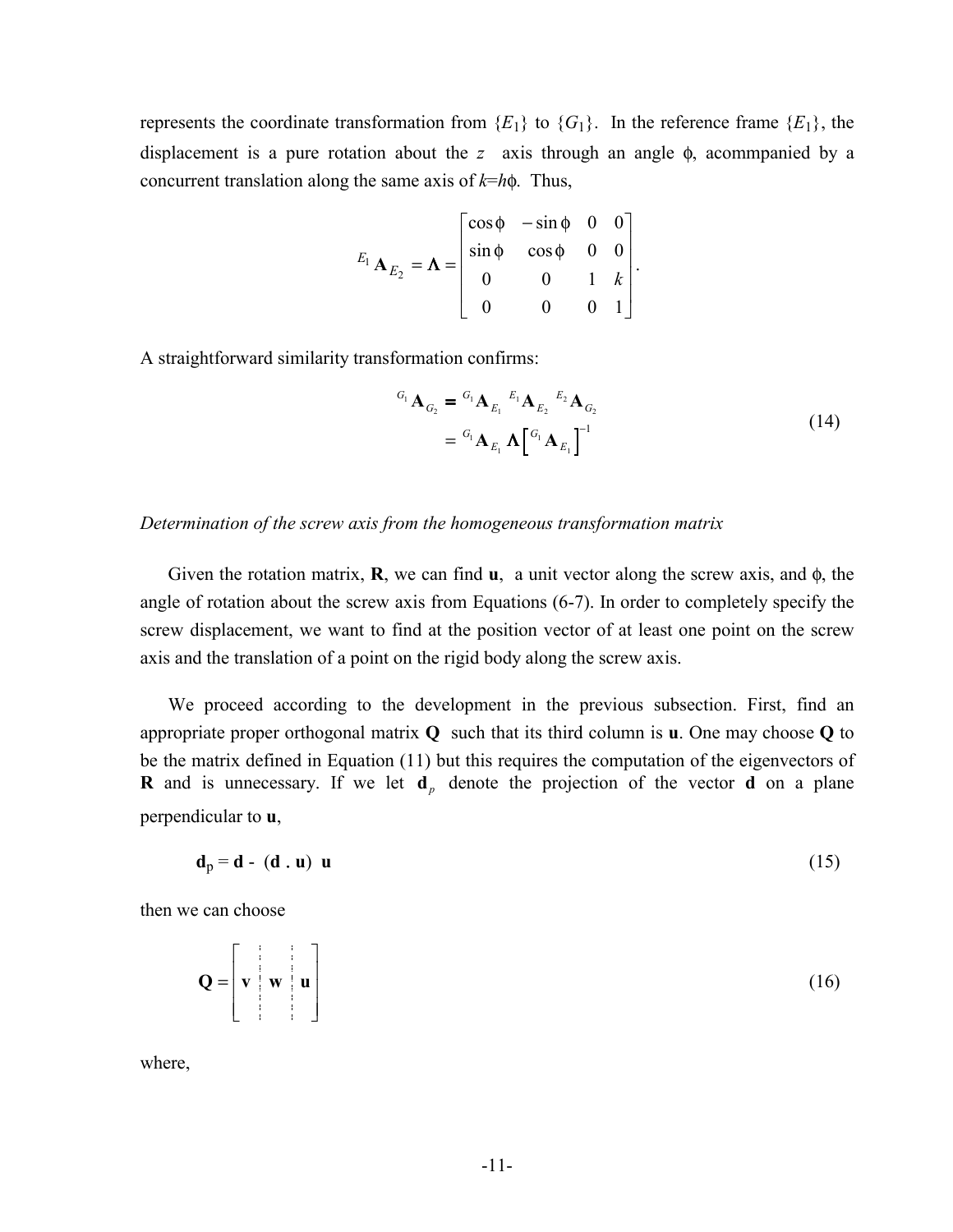<span id="page-11-0"></span>

Figure 3 The displacement of a body fixed frame from  ${G_1}$  to  ${G_2}$ , the canonical representation of this displacement from  ${E_1}$  to  ${E_2}$ , and the corresponding screw axis.

$$
\mathbf{v} = \frac{\mathbf{d}_p}{d_p}, \qquad \mathbf{w} = \mathbf{u} \times \mathbf{v}
$$

and  $d_p$  is the magnitude of  $\mathbf{d}_p$  or the norm  $\|\mathbf{d}_p\|$ . Now Equation (12) simplifies to:

$$
\begin{bmatrix} c'_x \\ c'_y \end{bmatrix} = -\begin{bmatrix} \cos \phi - 1 & -\sin \phi \\ \sin \phi & \cos \phi - 1 \end{bmatrix}^{-1}
$$

$$
= -\begin{bmatrix} \cos \phi - 1 & -\sin \phi \\ \sin \phi & \cos \phi - 1 \end{bmatrix}^{-1} \begin{bmatrix} \mathbf{v} \cdot \mathbf{d} \\ \mathbf{w} \cdot \mathbf{d} \end{bmatrix}
$$

$$
= \frac{d_p}{2(1 - \cos \phi)} \begin{bmatrix} (1 - \cos \phi) \\ \sin \phi \end{bmatrix}
$$

Note that we have used the fact  $\mathbf{d}.\mathbf{w} = 0$ . Thus, we get the position vector of a point on the screw axis: